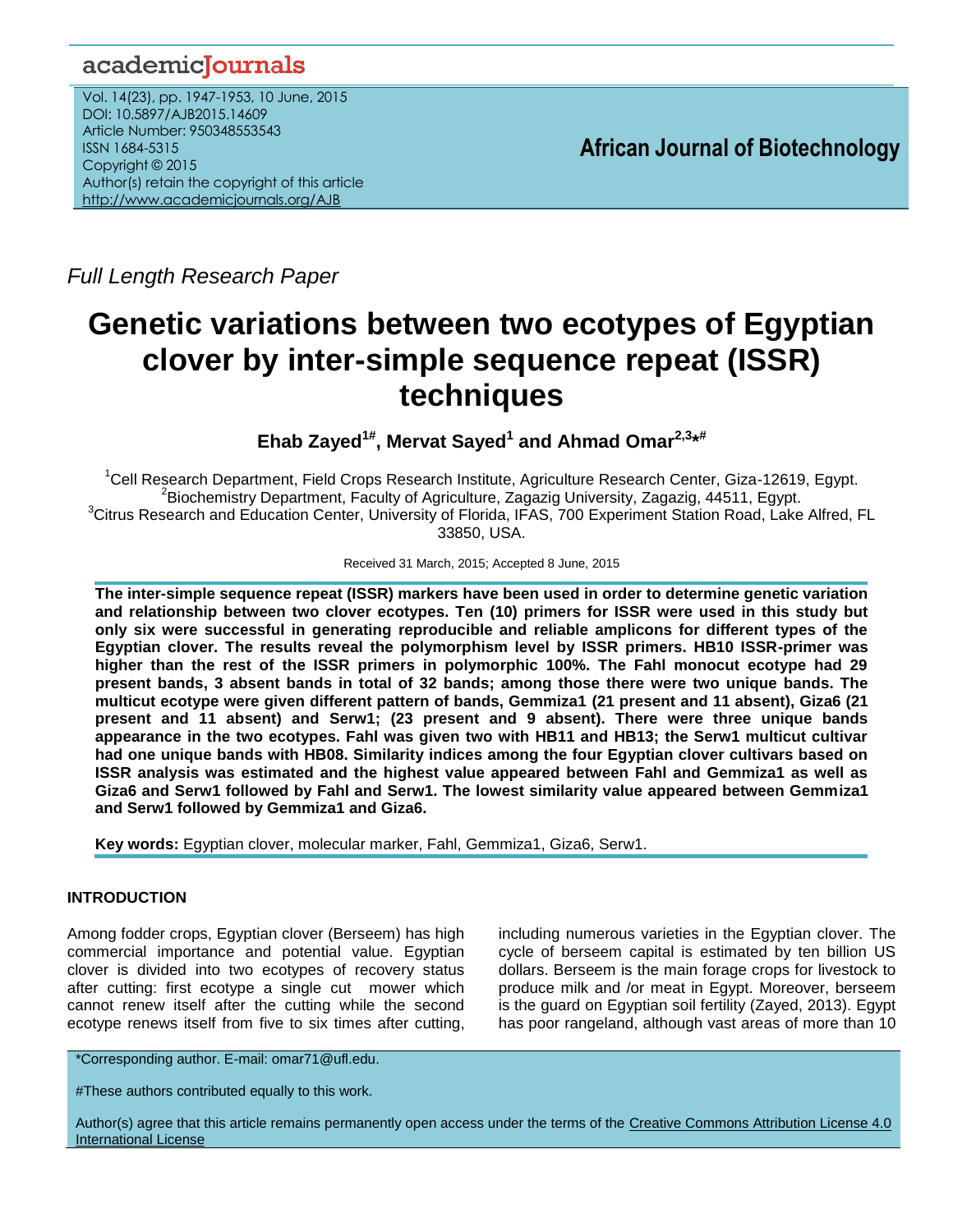million ha exist. The highest total dry matter yield of 15.861 ton ha<sup>-1</sup> was recorded for Gemmiza1 cultivar. Egypt depends mainly on Egyptian clover as the key forage crop. The cultivated area of berseem in Egypt can reach more than 1.2 million ha in Delta and the Nile Valley annually. There is big competition between berseem and wheat, especially on old land where the productivity is the highest for both crops (FAO, 2010). Although there is a wide gap between the available and the required feed, there is a very rapid development in the animal wealth to meet the high demand for animal products (FAO, 2012).

Four Egyptian clover (*Trifolium alexandrinum* L) cultivars representing two ecotypes were used in the present study. Fahl cultivar is prevalent in whole Egypt and is good for single cut as it has poor regeneration ability, whereas Serw1, Giza6 and Gemmiza1 give 5-6 cuts of good fodder. Techniques based on molecular marker analysis (that is, RFLP, RAPD, ISSR-PCR) may provide more efficient and accurate screening method. Simple sequence repeats comprise short oligonucleotide sequences, two to six bases long, repeated in tandem array, which occur very frequently in eukaryotic genomes (Beckmann and Soller, 1990; Lagercrantz et al., 1993; Tautz and Renz, 1984). They are widely distributed within genomic DNA and are present in both the introns of genes and in non-coding regions. The ISSR-PCR technique uses primers that are complementary to a single SSR and was anchored at the 5′ or 3′ end with a one- to three-base degenerate oligonucleotide (anchor) (Zietkiewicz et al., 1994). This anchor ensures that the primer binds only to one end of a complementary SSR locus. The great number of amplicons generated consists of the region between neighboring and inverted SSRs. As a result, the highly complex banding pattern obtained will often differ greatly between cultivars of the same species. Inter-simple sequence repeats (ISSR) have also been widely utilized for genetic study in the past (Ulloa et al., 2003). The advantage of ISSR over RAPD is its being more reproducible (Fernandez et al., 2002; Greene et al., 2004).

In previous studies, polyacrylamide gel electrophoresis (PAGE) was performed for native and SDS protein and isozyme variations. RAPD was conducted using eight arbitrary 10-mer primers. Combined analysis based on four isozymes, PAGE protein electrophoresis and RAPD analyses revealed high similarity of 0.85 between the cultivars Sakha4 and Gemmiza1, while the lowest similarity (0.53) was observed between Giza6 and Helaly (Tarrad and Zayed, 2009; Zayed et al., 2010).

The Miskawy, Saidi and Fahl ecotypes differ in their morphological yield, regeneration ability after cutting and stage of maximum growth. The Miskawy and Fahl have high inter-varietal variability in terms of green yield, plant height, number of branches and tillers per plant. Helaly is a derivative of Miskawi ecotype (Soliman et al., 2010; Zayed et al., 2010). In the present study, ISSR markers

|            |       | <b>Table 1. List of ISSR primers</b> |
|------------|-------|--------------------------------------|
| and        | their | nucleotide                           |
| sequences. |       |                                      |

| <b>Sequence</b>       |
|-----------------------|
| $(GA)_{6}GG$          |
| $(GT)_{6}GG$          |
| $(GA)_6CC$            |
| $(GT)_{6}CC$          |
| (CAC) <sub>3</sub> GC |
| $(GAG)_3GC$           |
|                       |

have been used in order to determine genetic variation and relationship between two ecotypes.

#### **MATERIALS AND METHODS**

#### **Plant material**

Four Egyptian clover (*Trifolium alexandrinum* L) cultivars representing two ecotypes were used in the present study: one cultivar monocot ecotype (FAh1) and three cultivars multicut ecotype (Serw1, Giza6 and Gemmiza1). Fahl cultivar has 16 chromosome and prevalent in whole Egypt as single cut because it has poor regeneration ability. Serw1cultivar has 16 chromosome, multicut, and cultivated in salinity soil and north of Egypt. Giza6 cultivar has 16 chromosome, multicut, and cultivated in Upper Egypt. Gemmiza1cultivar has 16 chromosome according to Soliman et al. [\(2010\)](l%20), multicut, and cultivated in all Egypt. Serw1, Giza6 and Gemmiza1 cultivars are distributed in Egypt and can give 5-6 cuts of good fodder. They have higher green fodder yield and has good regeneration ability after cutting.

#### **Genomic DNA extraction and purification**

Extraction of total DNA was performed using methods for medicinal and aromatic plants according to Anna et al. (2001). To remove RNA contamination, RNase A (10 mg/ml, Sigma, USA) was added to the DNA solution and incubated at  $37^{\circ}$ C for 30 min. Estimation of the DNA concentration in different samples was done by measuring optical density at 260 nm according to the following equation: Conc.  $(\mu g/ml) = OD_{260} \times 50 \times$  dilution factor according to Barbas et al. [\(2001\)](l%20).

#### **Inter simple sequence repeats (ISSRs)**

Ten (10) primers for ISSR were used in the present study but only 6 were successful in generating reproducible and reliable amplicons for different types of Egyptian clover. Names and sequences of the selected primers are shown in Table 1. The amplification reaction was carried out in 25 µl reaction volume containing 1x PCR buffer, 4 mM MgCl<sub>2</sub>, 0.2 mM dNTPs, 20 pmole primers, 2 units Taq DNA polymerase and 25 ng template DNA. PCR amplification was performed in a Perkin Elmer 2400 thermocycler (Germany). PCR conditions and amplification was programmed to fulfill 40 cycles after an initial denaturation cycle for 4 min at 94°C; each cycle consisted of a denaturation step at 94°C for 1 min, an annealing step at 40°C for 2 min, and an extension step at 72°C for 2 min, following by extension cycle for 10 min at 72°C in the final cycle.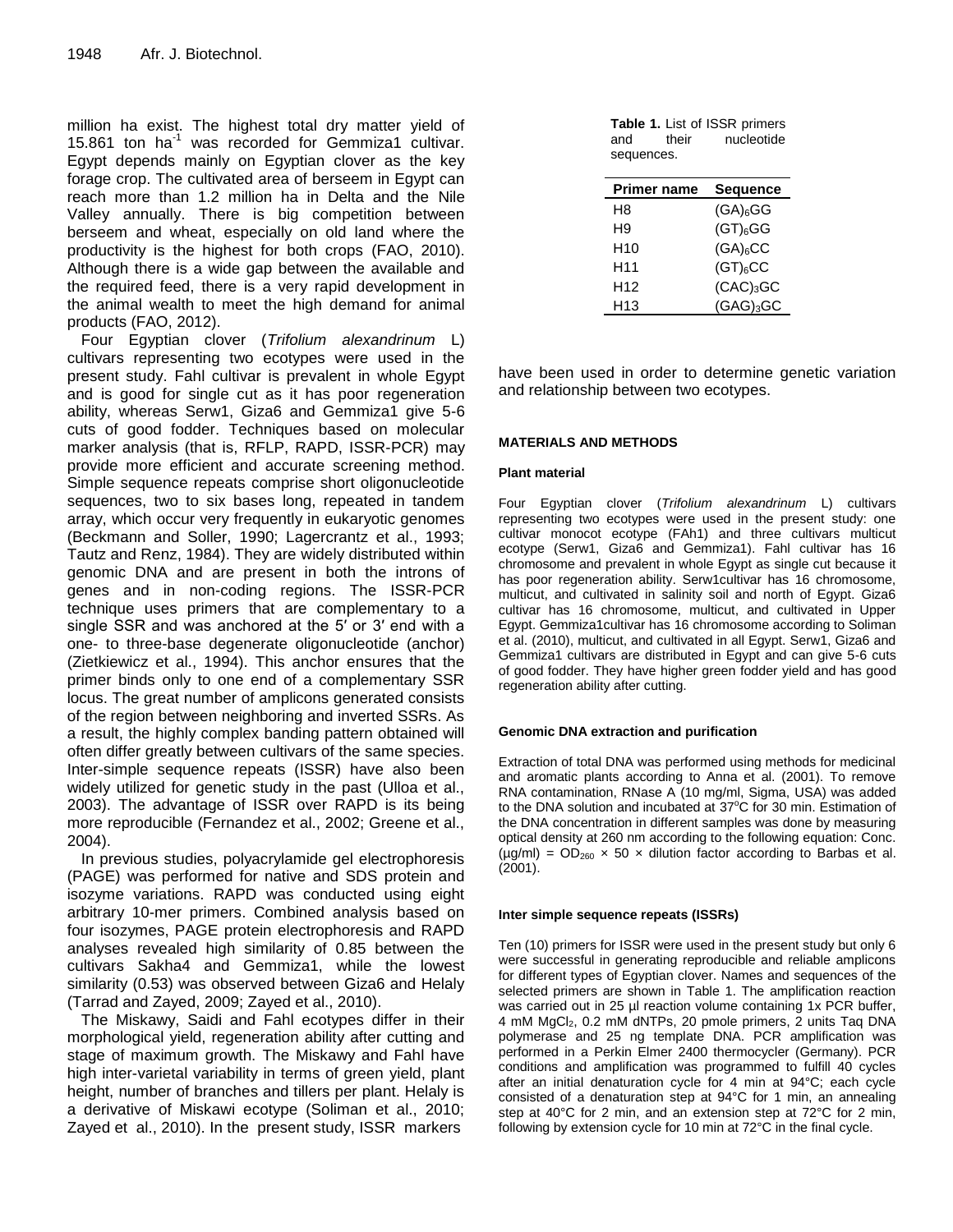

**Figure 1.** Illustration of ISSR–PCR reaction 6HB primers, HB08, HB09, HB10, HB11, HB12 and HB13 with two ecotypes (Mono and Multicut). 1= 1 kp DNA marker; 2 = Fahl (Monocut); 3=Gemmiza1 (Multicut); 4=Giza6  $(Multicut); 5 = Serv1 (Multicut).$ 

#### **Detection of PCR Products**

The products of ISSR-based PCR analyses were detected using agarose gel electrophoresis (1.2% in 1X TBE buffer), then stained with Ethidium bromide (0.3 µg/ml) and then visually examined with UV trans-illuminator and photographed using a CCD camera (UVP, UK).

#### **Data analysis**

Clear, unambiguous and reproducible bands recovered through different techniques were considered for scoring. Each band was considered a single locus. Data were scored as (1) for the presence and (0) for the absence of a given DNA band. Band size was estimated by comparing with 1-kb ladder (Invitrogen, USA) using Totallab, TL120 1D v2009 (nonlinear Dynamics Ltd, USA). The binary data matrices were entered into the NTSYSpc (Ver. 2.1) and analyzed using qualitative routine to generate similarity coefficient and used to construct a dendrogram using unweighted pair group method with arithmetic average (UPGMA) and sequential hierarchical and nested clustering (SHAN) routine.

#### **RESULTS AND DISCUSSION**

Figure 1 shows the DNA banding patterns obtained with ISSR-PCR techniques of the four cultivars Fahl, Gemmiza1, Giza6 and Serw1 using six different ISSR primers. The identified bands that resulted from the ISSR- primer HB8, HB9, HB10, HB11, HB12 and HB13 profile are presented in Figure 1 and Table 2. The polymorphism level shown by ISSR primers confirmed that HB ISSR-primer HB10 was higher than the rest of the ISSR primers (Table 3). The primer HB08 give 7 bands with two ecotypes, one monocut Fahl cultivar and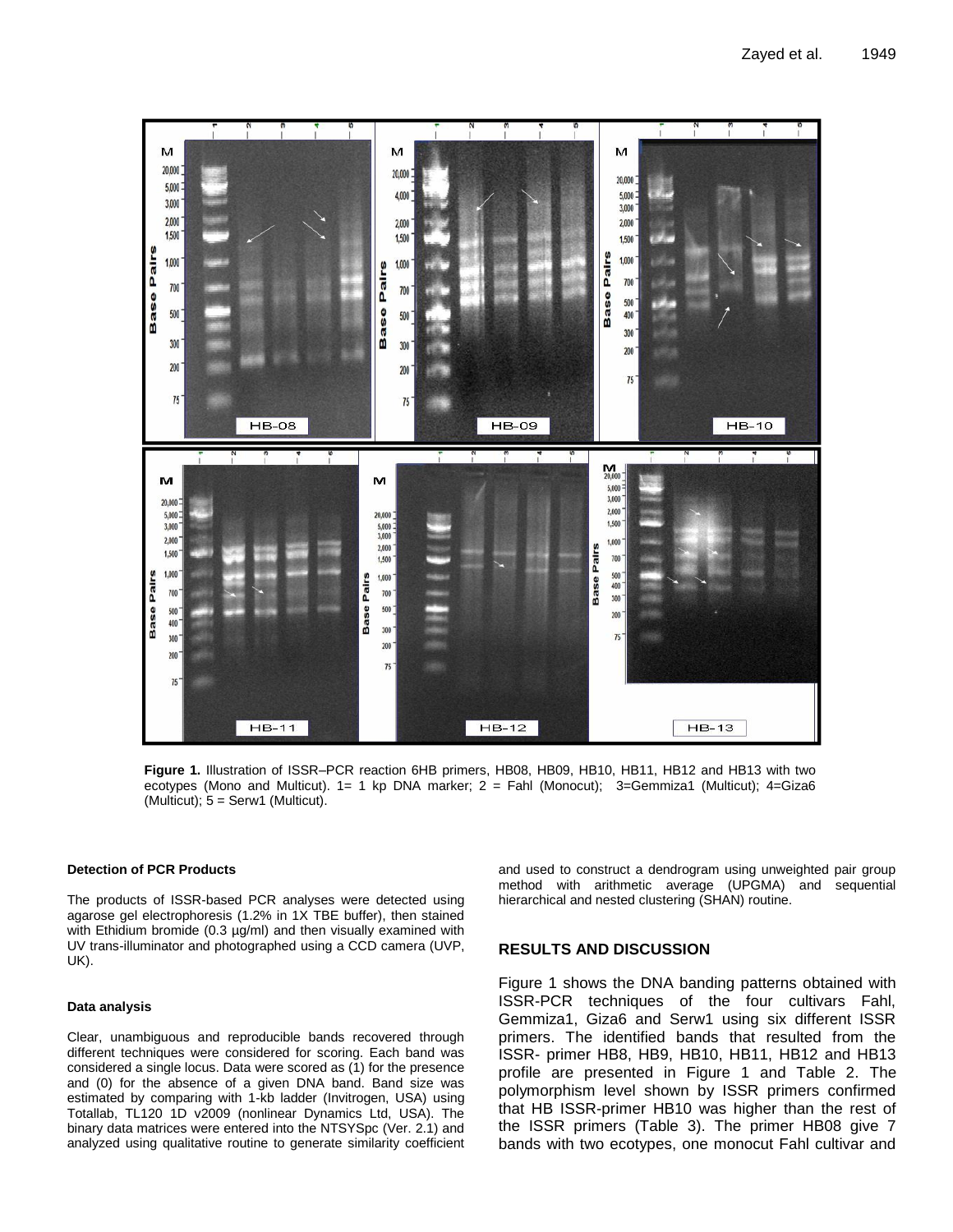|                         |         | Ecotype 1      |              | Ecotype 2       |              |
|-------------------------|---------|----------------|--------------|-----------------|--------------|
| Primer                  | MW (bp) | <b>Monocut</b> |              | <b>Multicut</b> |              |
|                         |         | Fahl           | Gemmiza1     | Giza6           | Serw1        |
| <b>HB08</b>             |         |                |              |                 |              |
| $\mathbf{1}$            | 1652    | $\pmb{0}$      | $\pmb{0}$    | $\pmb{0}$       | $\mathbf{1}$ |
| $\boldsymbol{2}$        | 1257    | 1              | $\mathbf 0$  | $\pmb{0}$       | $\mathbf 1$  |
| 3                       | 909     | $\mathbf 1$    | $\pmb{0}$    | $\pmb{0}$       | $\mathbf 1$  |
| $\overline{4}$          | 712     | $\mathbf 1$    | 1            | 1               | 1            |
| $\mathbf 5$             | 582     | $\mathbf 1$    | 1            | 1               | 1            |
| $\,6$                   | 400     | $\mathbf 1$    | $\pmb{0}$    | $\pmb{0}$       | 1            |
| $\overline{7}$          | 219     | $\mathbf{1}$   | 1            | 1               | 1            |
| <b>HB09</b>             |         |                |              |                 |              |
| $\mathbf{1}$            | 1277    | $\mathbf 1$    | 1            | 1               | $\mathbf{1}$ |
| $\boldsymbol{2}$        | 1055    | $\mathbf 1$    | $\pmb{0}$    | 1               | $\pmb{0}$    |
| $\mathsf 3$             | 882     | 1              | 1            | 1               | 1            |
| $\overline{\mathbf{4}}$ | 731     | $\mathbf 1$    | 1            | 1               | $\mathbf{1}$ |
| $\mathbf 5$             | 615     | $\mathbf 1$    | 1            | 1               | $\mathbf{1}$ |
| <b>HB10</b>             |         |                |              |                 |              |
| $\mathbf{1}$            | 5000    | 0              | 1            | $\pmb{0}$       | $\pmb{0}$    |
| $\boldsymbol{2}$        | 1217    | 1              | 1            | $\pmb{0}$       | $\pmb{0}$    |
| 3                       | 919     | $\pmb{0}$      | $\pmb{0}$    | 1               | 1            |
| $\overline{4}$          | 747     | 1              | $\pmb{0}$    | 1               | 1            |
| $\mathbf 5$             | 595     | 1              | 1            | $\pmb{0}$       | 1            |
| $\,6$                   | 462     | $\mathbf 1$    | $\pmb{0}$    | $\mathbf{1}$    | $\mathbf 1$  |
| <b>HB11</b>             |         |                |              |                 |              |
| $\mathbf{1}$            | 1593    | $\mathbf{1}$   | 1            | $\mathbf 1$     | $\mathbf 1$  |
| $\overline{\mathbf{c}}$ | 1354    | $\mathbf 1$    | 1            | 1               | $\mathbf 1$  |
| 3                       | 978     | $\mathbf 1$    | 1            | 1               | $\mathbf{1}$ |
| $\overline{\mathbf{4}}$ | 830     | $\mathbf 1$    | $\pmb{0}$    | $\pmb{0}$       | $\pmb{0}$    |
| $\mathbf 5$             | 657     | $\mathbf 1$    | 1            | 1               | $\mathbf 0$  |
| $\,6$                   | 500     | $\mathbf{1}$   | 1            | 1               | $\mathbf{1}$ |
| <b>HB12</b>             |         |                |              |                 |              |
| $\mathbf{1}$            | 1959    | $\mathbf{1}$   | 1            | 1               | $\mathbf{1}$ |
| $\boldsymbol{2}$        | 1304    | 1              | $\pmb{0}$    | 1               | $\mathbf{1}$ |
| <b>HB13</b>             |         |                |              |                 |              |
| $\mathbf{1}$            | 1278    | 1              | $\mathbf{1}$ | $\mathbf{1}$    | $\mathbf{1}$ |
| $\boldsymbol{2}$        | 997     | 1              | 1            | 1               | $\mathbf{1}$ |
| 3                       | 756     | 1              | 1            | $\mathsf 0$     | $\mathbf 0$  |
| $\overline{\mathbf{4}}$ | 605     | 1              | $\mathbf 0$  | 0               | $\pmb{0}$    |
| 5                       | 557     | 1              | 1            | 1               | $\pmb{0}$    |
| $\,6$                   | 421     | $\mathbf 1$    | $\mathbf{1}$ | $\pmb{0}$       | $\pmb{0}$    |
| Total                   | $32\,$  | 29             | 21           | 21              | 23           |

| Table 2. Present and absent bands ISSR-PCR products by HB primers in Four Egyptian clover cultivars. |  |  |  |
|------------------------------------------------------------------------------------------------------|--|--|--|
|------------------------------------------------------------------------------------------------------|--|--|--|

\*bp= base pairs, present = 1 and absent =  $0$ 

three cultivar, multicut, Gemmiza1, Giza6, and Serw1. As well, the primer HB08 was observed to produce unique bands with the ecotype multicut for Serw1 cultivar at 1652 bp. Moreover, the primer HB08 was given 3 bands monomorphic, 4 bands polymorphic with 57.1% polymorphism (Table 3). Primer HB09 showed 5 bands

with the two ecotypes. The bands were distributed in 4 monomorphic and 1 polymorphic with 20% polymorphism ratio (Table 3 and Figure 1). Primer HB10 was more variable than the other primers, which give 6 bands as a total polymorphic, 100% polymorphism, and one unique band with multicut ecotypes Egyptian clover Gemmiza1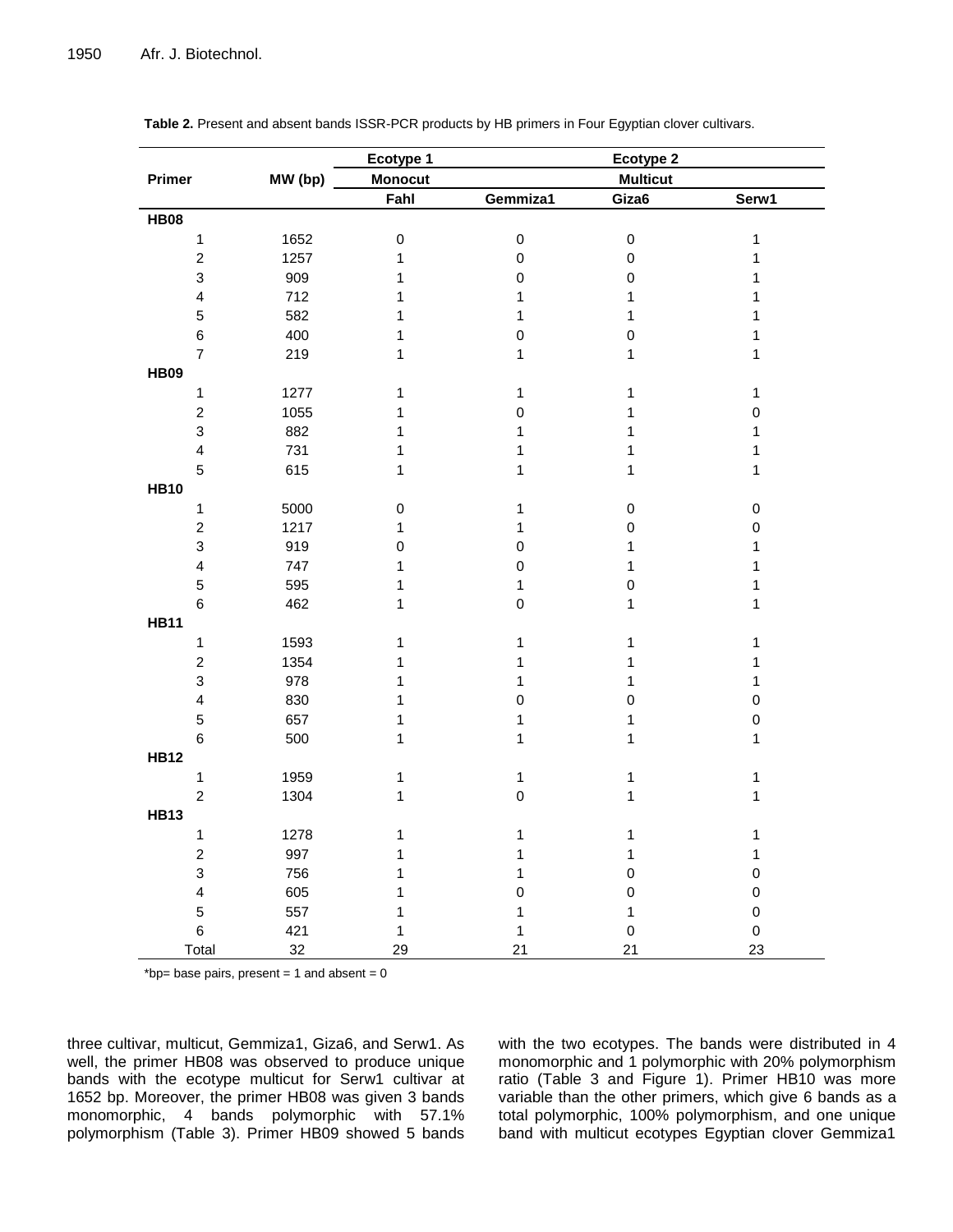| <b>Primer</b> | Total | Monomorphic | Polymorphic | Polymorphism | <b>Unique</b> | <b>Cultivar</b> | <b>MW</b> | Ecotype  |
|---------------|-------|-------------|-------------|--------------|---------------|-----------------|-----------|----------|
| <b>Name</b>   | band  | <b>Band</b> | band        | %            | band number   | name            | (Bp)      |          |
| <b>HB08</b>   |       | 3           | 4           | 57.1         |               | Serw1           | 1652      | Multicut |
| <b>HB09</b>   | 5     | 4           |             | 20.0         |               |                 |           |          |
| <b>HB10</b>   | 6     | 0           | 6           | 100          |               | Gemmiza1        | 5000      | Multicut |
| <b>HB11</b>   | 6     | 4           | 2           | 33.3         | 4             | Fahl            | 830       | Monocut  |
| <b>HB12</b>   | 2     |             |             | 50.0         |               |                 |           |          |
| <b>HB13</b>   | 6     | 2           | 4           | 66.7         | 4             | Fahl            | 605       | Monocut  |
| Total         | 32    | 14          | 18          | 56.3         | 10            |                 |           |          |

**Table 3.** Primer name, total band, monomorphic, polymorphic, polymorphism ratio, unique bands and cultivar name.

**Table 4.** Similarity indices among four Egyptian clover cultivars based on ISSR-PCR analysis.

|               |      | Cultivars Fahl Gemmiza1 Giza6 |      |
|---------------|------|-------------------------------|------|
| Gemmiza1 0.82 |      |                               |      |
| Giza6         | 0.80 | 0.78                          |      |
| Serw1         | 0.81 | 0.70                          | በ ጸ2 |

at 5000 bp (Tables 2, 3 and Figure 1).

The cultivar Fahl (monocut ecotype) had four bands with ISSR primer HB10 which have molecular weight 1217, 747, 595 and 462 bp according to data in (Table 2 and Figure 1). On the other hand, the multicut ecotype cultivars which include three Egyptian clover cultivars Gemmiza1, Giza6 and Serw1 have different distribution regards to those four bands. The multicut ecotype cultivar Gemmiza1 were involved with monocut ecotype Fahl in 1217 and 595 bp as well as they disagrees in three bands (Table 2). The Fahl and multicut ecotype Giza6 were involved in two bands 747 and 462 bp. Furthermore, Fahl and Serw1 were involved in three bands 747, 595 and 462 bp but not 1217 bp (Table 2 and Figure 1).

Six bands appeared with primer HB11 out of which four bands were monomorphic, two bands polymorphic with 33.3% polymorphism ratio. Unique band at 830 bp was observed in Fahl cultivar only, and it was absent in other cultivars (Tables 2, 3 and Figure 1).

The primer HB12 produced two bands in both ecotypes at 1959 and 1304 pb except in Gemmiza1 cultivar band 1304 was absent. As well as, one band monomorphic, 1 band polymorphic with 50% polymorphism ratio and nonunique bands (Tables 2, 3 and Figure 1).

The primer HB13 amplified six bands with the two ecotypes with 2 bands monomorphic and 4 bands polymorphic with 66% polymorphism ratio. One unique band was found in Fahl monocut ecotype at 605 bp and was absent in multicut ecotype cultivars (Tables 2, 3 and Figure 1). All ecotypes were involved in bands number 1 and 2 that founded at 1278 and 997 bp (Tables 2, 3 and Figure 1). It was noted that the two ecotypes were evolved in band at 557 bp except serw1 which was absent in it (Tables 2, 3 and Figure 1).

It is worth mentioning that the Fahl had 29 present bands, 3 absent bands and two unique bands across the six primer. The multicut ecotypes were given different band pattern, Gemmiza1 (21 present, 11 absent), Giza6 (21 present and 11 absent) and Serw1 (23 present and 9 absent) (Tables 2, 3 and Figure 1). These differences stem from the location of the class environment where the temperature and humidity, product features carry the harsh conditions, as is the case in Serw1 and the genetic structure of both ecotypes (Table 2). Both ecotypes were also found to be varied from each other as indicated by various molecular markers (Zayed, 2013; Zayed et al., 2010). In addition, Soliman et al. [\(2010\)](l%20) found the monocut ecotype Fahl which was primitive than multicut ecotype.

The present results are in line with the results obtained by Tarrad and Zayed (2009) who studied the multicut ecotype cultivar and observed disagreement in the field performance, isozymes and RAPD-PCR reaction based on genetic material and performance of genetic materials within cuts.

# **Similarity and dissimilarity**

Similarity indices among the four Egyptian clover cultivars based on ISSR analysis showed that the highest value appeared between Fahl and Gemmiza1 as well as Giza6 and Serw1 (82%) followed by Fahl and Serw1(81%). The lowest similarity value appeared between Gemmiza1 and Serw1 followed by Gemmiza1 and Giza6 (Table 4). These results are in agreement with that of Tarrad and Zayed (2009) who reported that the highest similarity indices was 0.85 between the two cultivars Sakha4 and Gemmiza1, while a lowest similarity index (70%) was observed between the Giza6 and Helaly.

# **Cluster analysis**

The dendrogram shown in Figure 2 shows that the cultivars were divided into two main clusters; cluster 1 had Fahl and Gemmiza1 cultivars and cluster 2 had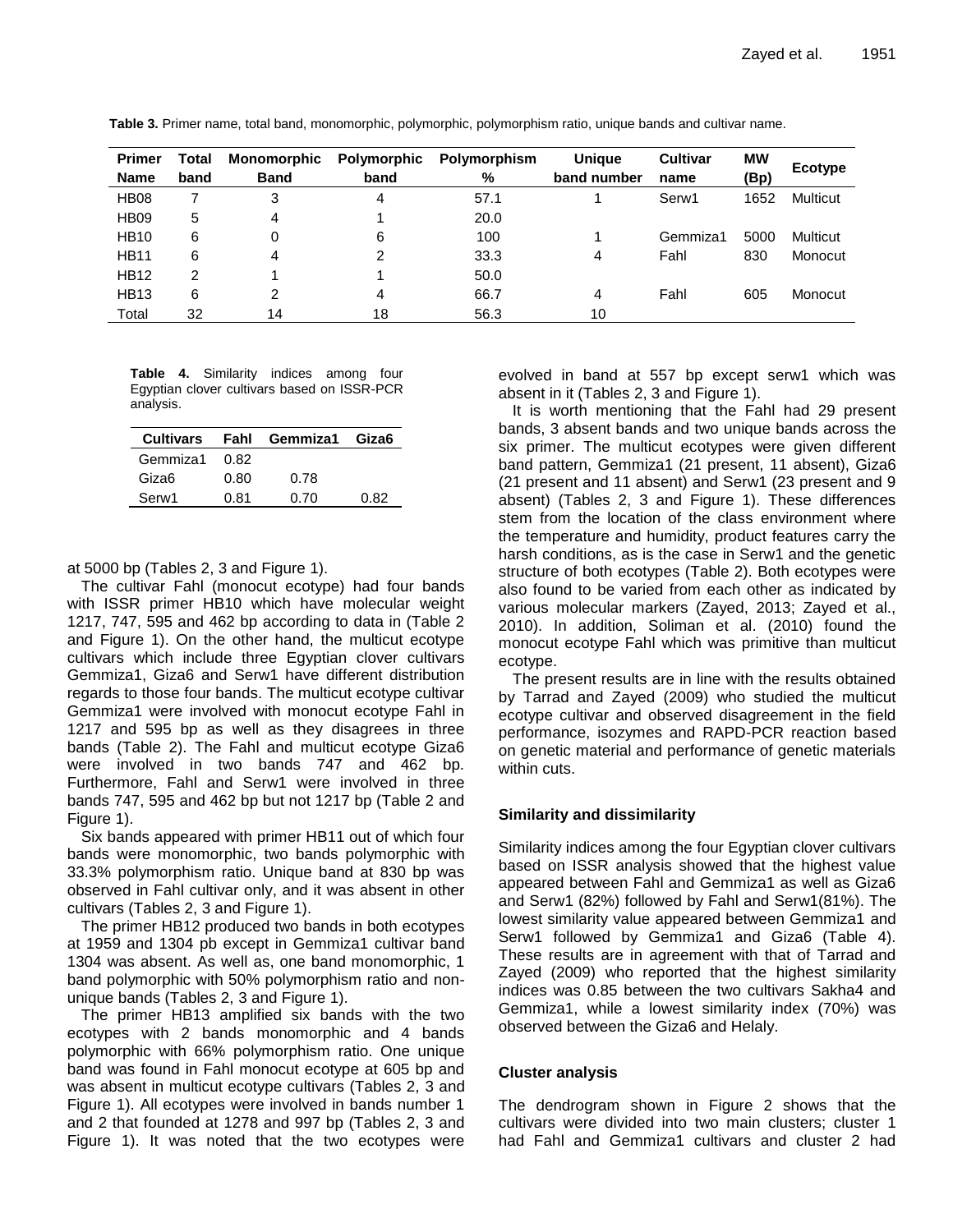

**Figure 2.** UPGMA clustering of Egyptian clover cultivars using the ISSR primers. S-1 = Fahl; S-2 = Gemmiza1; S-3 = Giza6; S-4 = Serw1.

Giza6 and Serw1 cultivars. These results are not in agreement with that of Tarrad and Zayed (2009) who reported the Gemmiza1 and Fahl had so far genetic distance and similarity indices equal to 50%.

The multicuts cultivars differed in the origins as follow: Gemmeiza1 developed through poly-crossing selections within collected landrace from Dusuok District, Kafr El-Sheikh Governorate, Egypt for high forage yield potential and prolonged re-growth period at Sakha Research Station. It has a vigorous agronomical traits, early flowering, higher tillering ability, and gives 4-6 cuts/ season (Middle Delta and Middle Egypt). The cultivar Serw1 developed through poly-crossing among 14 selected landraces characterized with high forage productivity under salt-affected soil at Serw1 Research Station. It is salt tolerant and gives 4-6 cuts/season (North Delta and salt affected soil). Moreover, the cultivar Giza6 developed through selection among farmer's seed lots. It has late flowering, heat tolerant good yielder and gives 4-6 cuts/season (Middle and Upper Egypt). On the other hand, Abd El-Naby et al. (2012) studied ISSR primers with Fahl and Sakha4 and its hybrids; analyses of ISSR gave a total number of 60 bands from five primers. Also, they found the number of polymorphic bands to be 44; while polymorphism percentage was 73.4%. Furthermore, Soliman et al. (2010) found the results may be important to distinguish the difference between monocut and multicut. They reported that Fahl is more primitive Miskawi. The selection of vigorous plants may be used to improve new cultivars with economic value and can increase forage production per unit area (Abd El-Naby et al., 2012; Abd El-Naby et al., 2009; Abo-Feteih et al., 2010). Moreover, the relationship study between two cultivars Fahl and Miskawi can be better performed using Cubic, Quadratic model (Zayed et al., 2010).

# **Allele frequency**

A population is said to be in Hardy-Weinberg equilibrium

**Table 5.** Allele frequency (p and q) in two cut ecotypes of Egyptian clover based on ISSR-PCR analysis.

| <b>Allele</b>            | Fahl | Gemmiza1 Giza6 Serw1 |      |      |
|--------------------------|------|----------------------|------|------|
| Dominant(p) present 0.80 |      | 0.64                 | 0.68 | 0.74 |
| Recessive (q)absent 0.20 |      | 0.36                 | 0.32 | 0.26 |

when 5 conditions are met: no mutations, no gene flow (no immigration /emigration), large population size (no genetic drift), no selective forces and no non-random mating. The allele frequency had different values in both ecotypes (Table 5). The dominant allele was frequented in cultivars Fahl, Gemmiza1, Giza6 and Serw1 with values 0.8, 0.64, 0.68 and 0.74, respectively. These data mean the cultivar had differed in allele frequency.

An average polymorphic information content (PIC) value of 0.218 across all scored ISSR bands, as well as an average (Marker index) of 3.709 across all primers obtained with both ecotypes berseem clover were different than that of AFLP-based genetic diversity studies in various crops (Muminovic et al., 2004; Powell et al., 1996). Though both AFLP and RAPD are dominant markers, the easiness associated with RAPD analysis as well as high PIC and MI obtained with berseem clover justifies its use for fingerprinting and identification of cultivars for different groclimatic zones (Table 6).

# **Conclusion**

The ISSR markers have been used in order to determine genetic variation and relationship between two Egyptian clover ecotypes. Six primers out of ten for ISSR-PCR technique succeeded and gave reliable amplicons for different types of Egyptian clover ecotypes. The results reveal polymorphisms level by ISSR primers. HB10 ISSR-primer was better than the rest of the ISSR primers in polymorphic 100%. The Fahl monocut ecotype had 29 present bands, 3 absent bands in 32 total bands; also